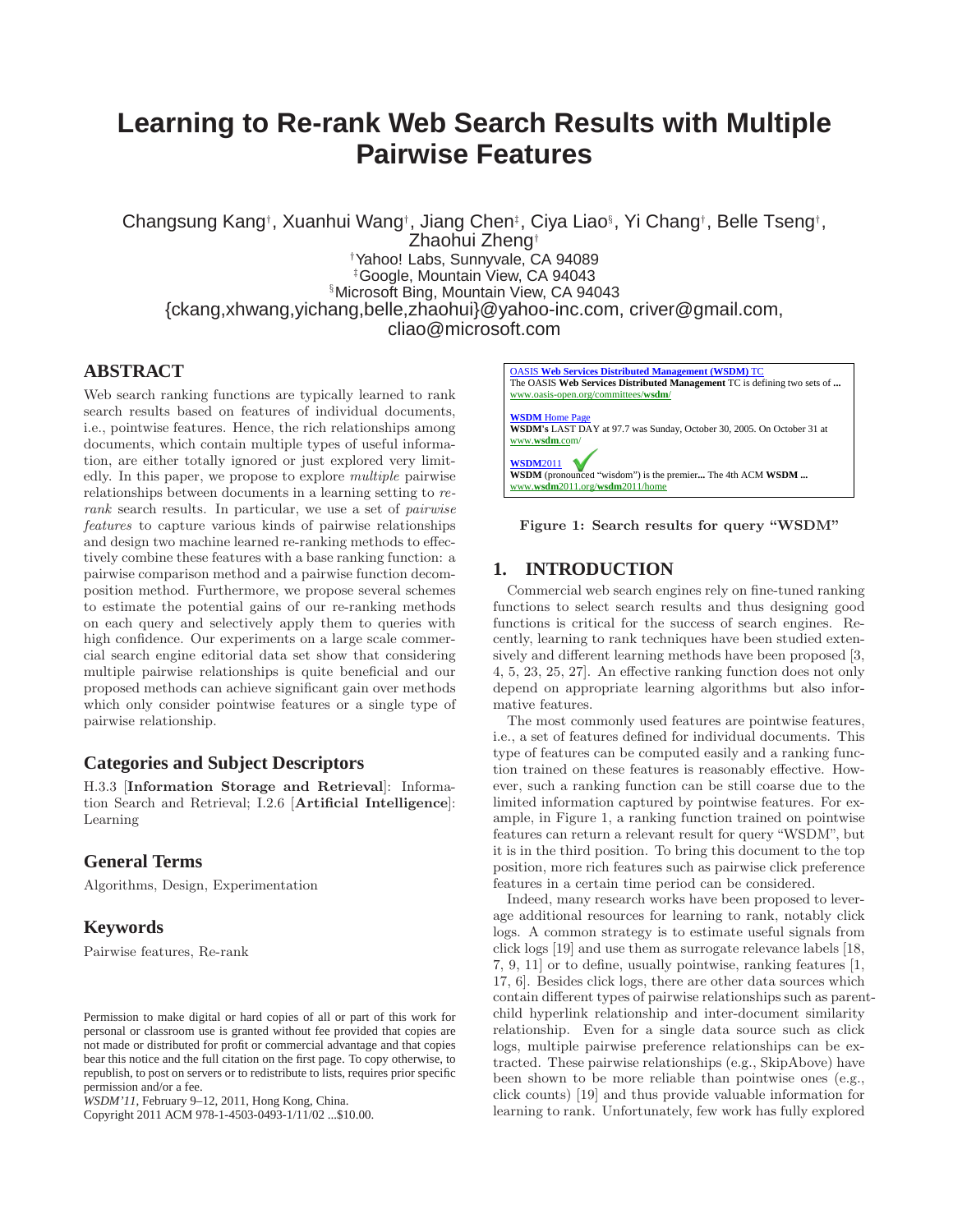them in a unified way. For example, only click logs were used to derive surrogate relevance labels in [18]. [22] and [21] explored document pairwise relationship to regularize the document ranking scores. [24] and [15] used the concatenated two document feature vectors as pairwise features. One limitation of these works is that only a single type of pairwise relationship is experimented with.

In this paper, we explore multiple pairwise relationships among documents for learning to rank. However, there are several challenges that need to be addressed. (1) Pairwise relationship can be affinitive (e.g., similar documents) or discriminative (e.g., SkipAbove) and each pairwise relationship can be noisy in a different way. How to combine multiple relationships together to complement each other is nontrivial.  $(2)$  Given *n* documents, the pairwise information has an order of  $O(n^2)$  space complexity. It is impractical to handle such large information in the web scale.

To tackle the first challenge, we use pairwise feature vectors to capture various kinds of pairwise relationships, where each entry in a pairwise feature vector can correspond to a pairwise relationship, and use learning algorithms to optimally combine them. Note this is different from most of existing learning to rank work such as [18] where discriminative pairwise relationships are used as surrogate of editorial labels, instead of features. To tackle the second challenge, we utilize a re-ranking strategy by training a second ranking function using the pairwise features to re-rank the top results of a base ranking function. We specifically propose two machine learned re-ranking methods: a pairwise comparison method and a pairwise function decomposition method. Furthermore, we propose several schemes to estimate the potential gains of our re-ranking methods on each query and selectively apply them to queries with high confidence. Our experiments on a large scale commercial search engine editorial data set show that considering multiple pairwise relationships is quite beneficial and we can achieve significant gain over methods which only consider pointwise features or a single type of pairwise relationship.

The rest of the paper is organized as follows. In Section 2, we introduce related work. We define our problem in Section 3 and describe our re-ranking algorithms in Section 4. In Section 5, we describe our schemes to estimate the potential gain for each query. We present our experimental results in Section 6 and conclude our paper in Section 7.

## **2. RELATED WORK**

In recent years, the web search ranking is usually formulated as a supervised machine learning problem, i.e., learning to rank. These approaches are capable of combining different kinds of features to train ranking functions. The existing methods can be categorized into local ranking and global ranking.

# **2.1 Local Ranking**

The category of local ranking has been studied for a while [18, 4, 12, 25, 8, 26, 14]. In this category, only pointwise features are considered and the learning is to optimize towards the pairwise preference labels, usually formulated as regression or classification problems. For example, RankSVM [18] uses support vector machines to learn a ranking function from preference data. RankNet [4] applies neural network and gradient descent to obtain a ranking function. Rank-Boost [12] applies the idea of boosting to construct an efficient ranking function from a set of weak ranking functions. The studies reported in [26] proposed a framework called GBRank using gradient descent in function spaces. Since no pairwise feature is considered, this type of methods are usually efficient but the learning capability is limited.

# **2.2 Global Ranking**

Our re-ranking frameworks are more related to the category of global ranking. In global ranking, a ranking model takes all the documents as input and predict their ranking scores jointly. In general, a ranking model  $F$  is in the form of

$$
\mathbf{y} = F(\mathbf{X})
$$

where  $\mathbf{X} = {\mathbf{x}_1, \dots, \mathbf{x}_n}$  represents the feature vectors corresponding to all the *n* documents in consideration and  $y =$  $\{y_1, \ldots, y_n\}$  represents the ranking scores assigned to the documents. Some work such as [5] defines the loss function in listwise based on pointwise features. Other existing global ranking algorithms exploit relationships among objects [6, 10, 15, 17, 21, 22, 24] but in a very limited way. Typically, these approaches rely on a single type of relationship among objects or the simple concatenation of pointwise features.

Specifically, [6] uses user clicks to re-rank top search results based on Click Chain Model (CCM), but only click information is considered. [10] only explores the inter-document similarity to regularize initial ranking scores to improve the relevance of ranking. Recently, ranking based on continuous conditional random fields [21] and ranking relational objects [22] are also proposed to explore the inter-document relationship to regularize ranking scores but formulated in a learning framework. Their ranking models are in the form of

$$
\mathbf{y} = F(H(\mathbf{X}; \omega), \mathbf{R}) \tag{1}
$$

where  $\mathbf{X} = {\mathbf{x}_1, ..., \mathbf{x}_n}$  represents feature vectors and R denotes an  $n \times n$  matrix representing relationships among the *n* objects. Then,  $F$  is defined to be a solution of the following minimization problem.

$$
F(H(\mathbf{X};\omega),\mathbf{R}) = \arg\min_{\mathbf{z}} \{ l_1(H(\mathbf{X};\omega),\mathbf{z}) + \beta l_2(\mathbf{R},\mathbf{z}) \} \tag{2}
$$

where z denotes a vector of any possible ranking scores for the documents. The first objective  $l_1$  measures the difference between  $H$  and  $\boldsymbol{z}$  and the second objective  $l_2$  measures the inconsistency between elements in z under the relationship matrix **R**.  $\beta$  is a non-negative coefficient that controls the trade-off between the two objectives. Solving the minimization problem corresponds to finding the best parameters  $\omega$ . The first objective  $l_1(H(\mathbf{X};\omega), \mathbf{z})$  is simply  $||H(\mathbf{X};\omega) - \mathbf{z}||^2$ where  $||.||$  denotes  $L_2$  norm. However, the second objective  $l_2(\mathbf{R}, \mathbf{z})$  is defined differently for each ranking task (pseudo relevance feedback or topic distillation) in their papers. Although in principle it is possible to explore different relationships in their framework, careful design of different  $l_2$ functions for each relationship is needed to differentiate different relationships. If the same  $l_2$  is used, it is equivalent to collapse several relationships into a single one. In contrast, in our model, various types of pairwise relationships among documents can be leveraged by representing them as pairwise features and this has not been explored in the above models.

Our specific methods are closely related to Ranking by Pairwise Comparison (RPC) [15] and BoltzRank [24]. RPC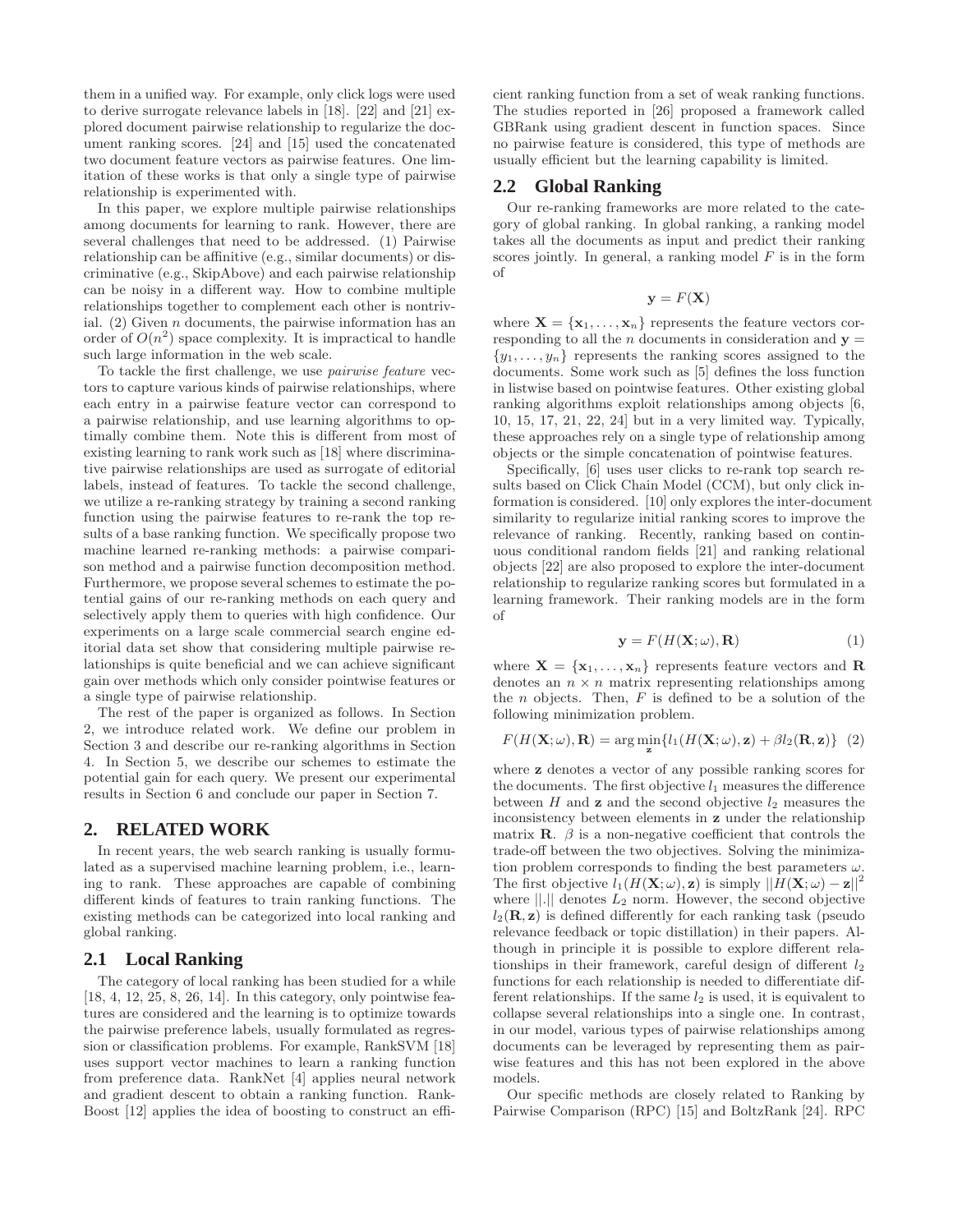is similar to our pairwise comparison method (Section 4.1) since they both perform two steps for ranking: (i) they first learn pairwise preferences and (ii) they combine the pairwise preferences into a ranking. Also, BoltzRank is similar to our pairwise function decomposition method (Section 4.2) since they both decompose a ranking model into two parts: (i) individual potential and (ii) pairwise potential. We adapt these methods for the re-ranking problem. The major difference is our use of a base ranking function. Compared to RPC, our pairwise comparison method performs a local search to minimize an objective function, which is made feasible by leveraging a base ranking function. In our pairwise function decomposition method, we use a base ranking function as individual potential. The number of training instances for BoltzRank is  $O(Qn^2)$  where Q is the number of queries and  $n$  is the number of documents for each query. Thus, we may not be able to use a huge number of queries in the training data, which is not desirable for the generalization ability of ranking models. On the other hand, we can use much more queries in the training data for a base ranking function. Hence, we can add more robustness to our models by incorporating a base ranking function. More importantly, our work uses multiple much more meaningful pairwise features (Section 3.2) while RPC and BoltzRank rely on the simple concatenation of pointwise features as the single pairwise feature.

# **3. PROBLEM FORMULATION**

We formally define our problem in this section. We first review the learning to rank based on pointwise features. Then we introduce our pairwise relationships, define features upon these relationships, and describe our problem of learning to re-rank.

# **3.1 Learning to Rank on Pointwise Features**

Conventional learning to rank depends on pointwise features, i.e., a set of features defined for individual documents. Given a query q, let  $\mathcal{D}_q = {\mathbf{x}_1, \dots, \mathbf{x}_n}$  denote the feature vectors of all the documents to be ranked, where each  $\mathbf{x}_i \in \mathbb{R}^d$  has d dimensions. For simplicity, we omit a notation of q and use  $\mathcal D$  to represent  $\mathcal D_q$  when it is clear from the context. In a ranking problem,  $D$  is given as input and a permutation  $\tau$  of  $\{1, \ldots, n\}$  is returned as output.  $\mathbf{x}_i$  is ranked higher than  $\mathbf{x}_j$  if  $\tau(\mathbf{x}_i) < \tau(\mathbf{x}_j)$  and this means  $\mathbf{x}_i$  is more relevant to  $q$  than  $x_j$ . In a typical web search ranking problem, a *ranking function*  $f : \mathbb{R}^d \to \mathbb{R}$  is typically trained and applied to  $\mathcal{D}$ . A permutation or ranking  $\tau$  is generated by ordering the  $f(\mathbf{x})$  in the descending order.

In most existing work, x only consists of pointwise features such as the TF-IDF matching score between the query and the document. We use  $b$  to denote such a base ranking function. A ranking function trained on these features is reasonably effective. However, pointwise features might not be good enough since the web search problem is admitted to be very complex. On the other hand, there are rich pairwise relationships between documents. In the next section, we define our pairwise features based on the pairwise relationships.

## **3.2 Pairwise Features**

In this section, we present several types of pairwise relationships between documents and then define our pairwise features to capture these relationships.

## *3.2.1 Pairwise Click Preference*

Click logs represent an important source of users' relevance feedback and have been used for estimating document relevance [19] or deriving pointwise features [17]. We are interested in using click logs to discover relative preference information. As shown in [19], click based relative preference is more accurate than absolute preference. However, relative preference is still too noisy to be used as training labels. Instead, we use them as features. Given  $u_i$  and  $u_j$ , a discriminative feature should be able to differentiate their relevance to a query with high confidence. To this end, we define and collect the following pairwise click features:

- $cc_{ij}$ : the number of sessions in which both  $u_i$  and  $u_j$ were clicked
- $cnc_{ij}$ : the number of sessions in which  $u_i$  was clicked but  $u_i$  was not clicked
- $ncc_{ij}$ : the number of sessions in which  $u_i$  was not clicked but  $u_i$  was clicked
- $t_i$ : the average dwell time on  $u_i$
- $t_j$ : the average dwell time on  $u_j$

where a session is defined for a unique (user, query) pair. The session starts when a user issues a query and ends after a certain idle time on the user side or the user issues a different query.

While each individual features can be noisy, the combination of these features provides a more direct and reliable relevance comparison of two documents. Note that we include dwell time information of documents to deal with noisy clicks. Clicks are more correlated to perceived relevance on search results pages than the true document relevance: many clicks are due to attractive presentation or the high position of documents on the results page. Some unrelevant documents may be clicked but then users leave shortly. The dwell time information can be used to calibrate these noisy clicks.

#### *3.2.2 Document Similarity*

The similarity between two documents has been extensively studied in information retrieval. It has recently been used for adjusting base ranking scores [10]. We assume that documents that are similar to relevant documents are likely to be relevant, due to the clustering hypothesis [16]. Under this assumption, we may boost some documents based on the document-document similarity after a base ranking is decided. However, in contrast to [10] which use the document similarity as a single re-ranking signal, we define several pairwise features based on document similarity and further combine them with other re-ranking features in our models. The following is some examples of similarity features:

- $sim(u_i, u_j)$ : the similarity between  $u_i$  and  $u_j$
- $sim(u, +)$ : the similarity between u and the document(s) that received the most positive feedback in click logs
- $sim(u, -)$ : the similarity between u and the document(s) that received the most negative feedback in click logs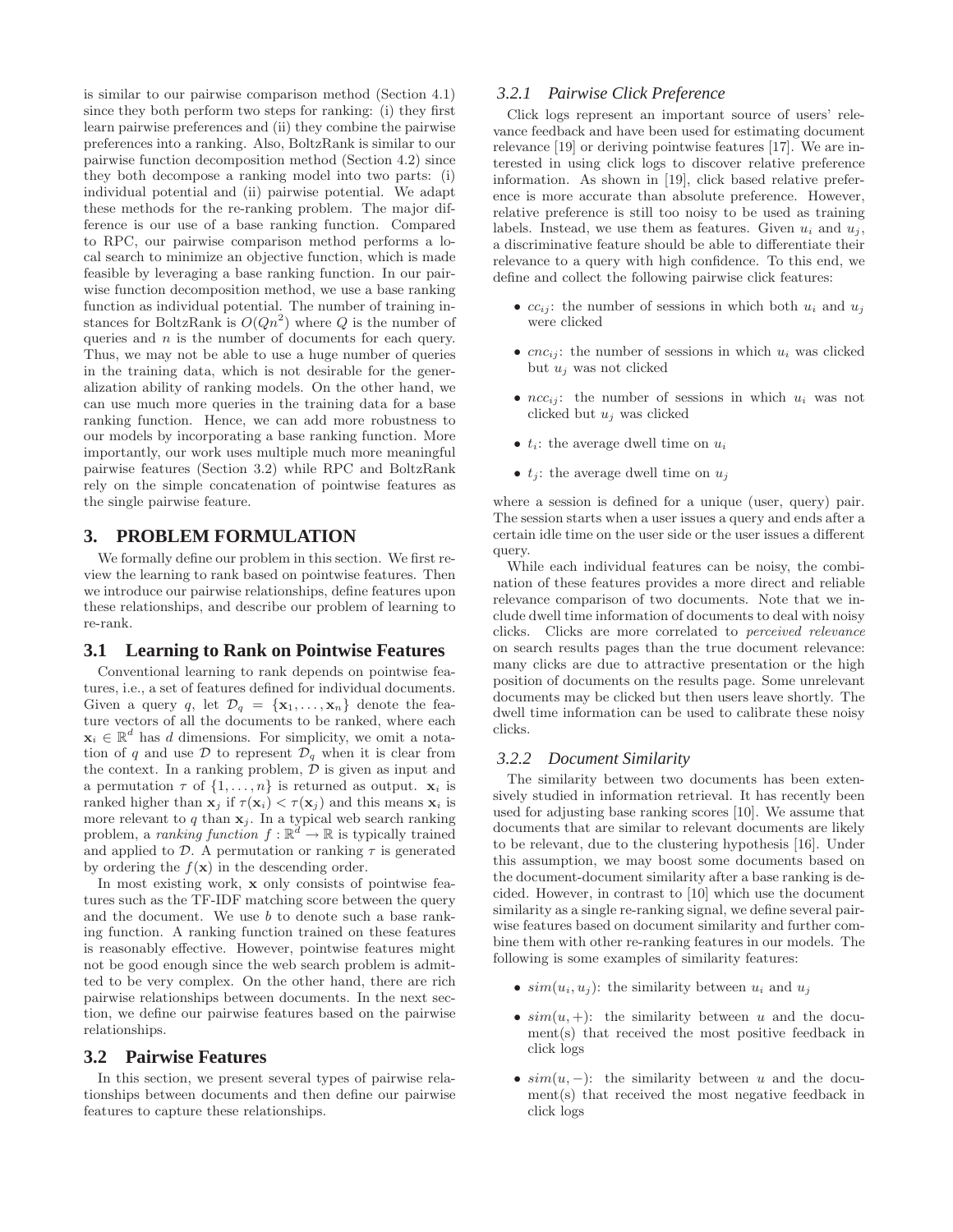$sim(u, +)$  and  $sim(u, -)$  can be easily computed from click logs. For example, a document with a negative feedback can be identified by SkipAbove information [20]: for two documents  $u_i$  and  $u_j$  where  $u_i$  is ranked higher than  $u_j$ , but  $u_i$  is not clicked while  $u_j$  is clicked. we regard that  $u_i$ received negative feedback.

#### *3.2.3 Parent-child Relationship*

It is common that a web page and some of its child pages appear together in a search results page. Let  $u_i$  and  $u_j$  be two web pages under the same website.  $u_i$  is said to be a parent of  $u_j$  if the url of  $u_i$  is a prefix of that of  $u_j$ . Symmetrically, we call  $u_i$  a child of  $u_i$ . In general, search engines tend to rank parent pages higher than their child pages. However, this bias is incorrect when a parent page is too general for a given query while a child page matches the query better. Consider a query "carmax used". Most commercial search engines rank the parent page www.carmax.com before the child page www.carmax.com/enUS/car-search/used-cars.html in the first results page. It is clear that this ranking is not optimal since the user is intended to find "used" cars in the child page. We can use the simple ternary feature

$$
pc_{ij} = \begin{cases} 1 & \text{if } u_i \text{ is a parent of } u_j, \\ -1 & \text{if } u_i \text{ is a child of } u_j, \\ 0 & \text{otherwise} \end{cases}
$$

to represent the parent-child relationship.

#### *3.2.4 Concatenated Pointwise Features*

Let  $\mathbf{x}_i = [x_{i1}, \ldots, x_{id}]$  be a pointwise feature vector of document  $u_i$ . Then, we can define a simple pairwise feature vector between  $u_i$  and  $u_j$  by literally concatenate the two pointwise feature vectors:

$$
\mathbf{x}_{ij} = [\mathbf{x}_i, \mathbf{x}_j]
$$

Actually, this is the only pairwise feature used in [15]. We also tried to define the difference or ratio between two pointwise feature vectors as a new pairwise feature. However, in our feature selection process, we have observed that this type of feature is not very useful.

#### **3.3 Learning to Re-Rank on Pairwise Features**

Most of the above features (except for the features in Section 3.2.4) are inherently pairwise and they are very difficult, if ever possible, to be derived from pointwise features. Obviously, these true pairwise features can be hardly used for a base ranking function since they are defined in terms of document pairs.

Let  $\mathcal{P}_q = \{ \mathbf{w}_{\mathbf{x}_i \mathbf{x}_j} \mid \mathbf{x}_i, \mathbf{x}_j \in \mathcal{D}_q, \mathbf{x}_i \neq \mathbf{x}_j \}$  be the set of pairwise feature vectors for a query q where  $\mathbf{w}_{\mathbf{x}_i\mathbf{x}_j} \in \mathbb{R}^{d_p}$ concatenates all the features defined in Section 3.2 between document  $x_i$  and  $x_j$ . A direct way of utilizing these features is to concatenate the pairwise feature vectors with the pointwise feature vectors together and then train a giant ranking function. This is obviously impractical in both training and ranking. We thus propose a re-ranking strategy to combine these pairwise features with a base ranking function trained on pointwise features.

Formally, given a ranking list  $\tau_b$  of top n results obtained from the base ranking function  $b$ , our goal is to learn a reranking policy r that produces a new ranking  $\tau_r$  by considering pairwise features  $\mathcal{P} = {\mathcal{P}_q \mid q$  is a training query.

Note that the above formulation of re-ranking is more general than global ranking described in Section 2.2 and any types of pairwise relationships between documents can be used in this framework. Furthermore, in our re-ranking problem, it is not necessary to assign a new ranking score for each document and then produce  $\tau_r$ . In the following, we present two algorithms: the pairwise comparison method, which directly generates the permutation, and the pairwise function decomposition method, which first generates new ranking scores and then derives a new permutation.

## **4. LEARNING TO RE-RANK ALGORITHMS**

In this section, we present our learning to re-rank approaches based on pairwise features between documents.

## **4.1 Pairwise Comparison Method**

In this section, we introduce a straightforward approach which learns the relative relevance for document pairs and then re-ranks results to minimize the number of discordant pairs.

## *4.1.1 Learning Pairwise Preferences*

The goal of this section is to learn a function that predicts the probability that  $x_i$  is more relevant than  $x_i$  to a query. Given all the pairwise features, we have the following training data for each training query:

$$
\mathcal{T}_q = \{ \mathbf{w}_{\mathbf{x}_i \mathbf{x}_j}, \text{pref}(l_i, l_j) \mid i, j \in \{1, \dots, N\}, i \neq j \}
$$

where  $l_i$  is a numerical label given by human editors to  $\mathbf{x}_i$ out of a finite set of labels L (e.g.,  $L = \{4, 3, 2, 1, 0\}$ ) and pref( $l_i, l_j$ ) is interpreted as the probability  $p(\mathbf{x}_i \succ \mathbf{x}_j)$  that  $x_i$  is more relevant than  $x_i$ . A simple way to set  $\text{pref}(l_i, l_j)$ is

$$
\text{pref}(l_i, l_j) = \begin{cases} 1 & l_i > l_j \\ 0.5 & l_i = l_j \\ 0 & l_i < l_j. \end{cases}
$$

Then, we could solve a regression problem with the training data and interpret the response of the prediction as a probability. However, this method ignores the difference between  $l_i$  and  $l_j$ . Alternatively, we may compute  $\text{pref}(l_i, l_j)$  based on the difference  $l_i - l_j$ . By doing so, we are assuming that there is some uncertainty in labels  $l_i$  and  $l_j$ . In a typical process of obtaining labels, human editors are restricted to choose one label out of a small, predefined set. Suppose that an editor gave  $x_i$  the label 3. If the editor were allowed to give a real value (not restricted to the predefined set) to the document, the possible values of the label would form a distribution with the average around 3. Also, the labels are noisy because editors often make incorrect judgments or their judgments can be subjective.

We model the uncertainty of the pointwise labels as follows. We define a random variable  $R_l$  for each label  $l \in L$ and assume a Gaussian distribution for each  $R_l$ :

$$
p(R_l) = \mathcal{N}(R_l \mid l, \sigma_l^2)
$$

Although we may try to estimate the variance  $\sigma_l$  for each  $l \in L$ , we make an assumption that we have a common variance  $\sigma$  for all  $l \in L$ .

Given these random variables, it is straightforward to de-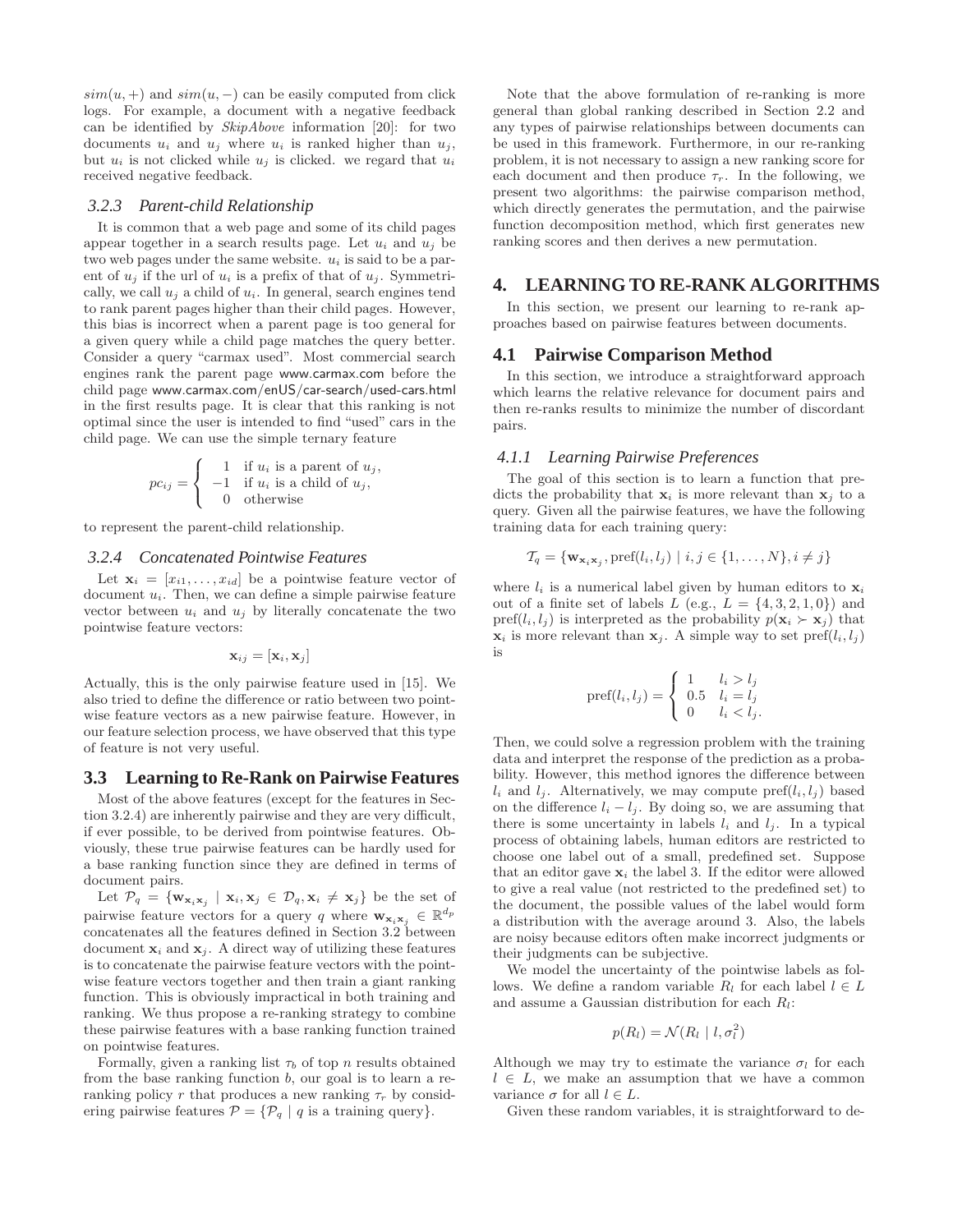rive the pairwise preference probability  $\text{pref}(l_i, l_j)$ :

$$
\begin{aligned} \operatorname{pref}(l_i, l_j) &= p(\mathbf{x}_i \succ \mathbf{x}_j) \\ &= p(R_{l_i} > R_{l_j}) \\ &= p(R_{l_i} - R_{l_j} > 0) \\ &= \int_0^\infty \mathcal{N}(R_l \mid l_i - l_j, 2\sigma^2) dR_l \end{aligned}
$$

We choose  $\sigma$  such that  $pref(l_{max}, l_{min})=1$  where  $l_{max}$ is the largest label and  $l_{min}$  is the smallest label in  $L$ . We then apply the gradient boosting method (GBDT) [13] on our training data  $\{\mathcal{T}_q \mid q \text{ is a training query}\}\)$  to obtain a function  $h(\mathbf{w}_{xy})$  which can predict the relative relevance of two documents to a query.

#### *4.1.2 Re-ranking with Pairwise Preferences*

We propose an algorithm for re-ranking results using the pairwise preference function  $h(\mathbf{w}_{xy})$ . Given a ranking list  $\tau_b$  of top *n* results obtained from the base ranking function b, a straightforward way of re-ranking results using the pairwise preference function  $h(\mathbf{w}_{xy})$  is to swap x and y if  $\tau_b(\mathbf{x}) > \tau_b(\mathbf{y})$  and  $h(\mathbf{w_{xy}}) > \alpha$  where  $\alpha > 0.5$  is a parameter that controls the confidence of swapping. A more principled way of re-ranking is to derive an objective function defined in terms of  $h(\mathbf{w}_{xy})$  and find a ranking that optimizes the objective function. We minimize the following objective function

$$
\tau_r = \arg \min \sum_{\tau_r(\mathbf{x}_i) > \tau_r(\mathbf{x}_j)} h(\mathbf{w}_{\mathbf{x}_i \mathbf{x}_j}). \tag{3}
$$

It is known that finding the optimal solution that minimizes (3) is NP complete [2]. Hence, we propose a greedy algorithm to minimize (3) in Algorithm 1. We start from a base ranking  $\tau_r = \tau_b$ . At each step, we generate a candidate ranking  $\tau'_r$  by swapping two documents in  $\tau_r$ . We evaluate the objective function value for each candidate ranking and select the best one. If the best ranking improves the current ranking  $\tau_r$ , we take it to the next step. We repeat this until we cannot improve the ranking further.

The time complexity of Algorithm 1 is  $O(mn^4p)$  where  $m$  is the number of iterations and  $p$  is the time to compute each h. The time complexity can be reduced by the following heuristics: (1) At each iteration, we may sort the list of candidate swaps by h values and try the candidate with highest value first. (2) We can reduce the number of steps required to compute s' in line 9 from  $O(n^2p)$  to  $O(np)$  using a differential update since  $\tau_r$  and  $\tau'_r$  differ only in two positions and we just need to make adjustments for the terms that are affected: all the documents between  $\tau_r(\mathbf{x}_i)$  and  $\tau_r(\mathbf{x}_j)$ . Thus, the overall time complexity (worst-case) is reduced to  $O(mn^3p)$ . We perform the differential update for s' as follows. To simplify the description, we need to use the inverse  $\tau^{-1}$  of a permutation  $\tau$  (note that a permutation  $\tau$  is a bijection from documents to positions):  $\tau^{-1}(i)$  is the document at position *i*. Assume that  $\tau_r(\mathbf{x}_i) < \tau_r(\mathbf{x}_j)$ . Then, we have

$$
s' = s - \Big\{ h(\mathbf{w}_{\tau_r^{-1}(\tau_r(i)+1)\mathbf{x}_i}) + \ldots + h(\mathbf{w}_{\mathbf{x}_j\mathbf{x}_i}) \Big\} - \Big\{ h(\mathbf{w}_{\mathbf{x}_j\tau_r^{-1}(\tau_r(i)+1)}) + \ldots + h(\mathbf{w}_{\mathbf{x}_j\tau_r^{-1}(\tau_r(j)-1)}) \Big\} + \Big\{ h(\mathbf{w}_{\tau_r^{-1}(\tau_r(i)+1)\mathbf{x}_j}) + \ldots + h(\mathbf{w}_{\mathbf{x}_i\mathbf{x}_j}) \Big\} + \Big\{ h(\mathbf{w}_{\mathbf{x}_i\tau_r^{-1}(\tau_r(i)+1)}) + \ldots + h(\mathbf{w}_{\mathbf{x}_i\tau_r^{-1}(\tau_r(j)-1)}) \Big\}.
$$

Algorithm 1 Greedy algorithm to re-ranking search results with pairwise preferences

Input:  $\{x_1, \ldots, x_n\}$ ,  $b(x)$ ,  $h(\mathbf{w_{xy}})$ **Output:** A new ranking  $\tau_r$  of  $\{x_1, \ldots, x_n\}$ 1: Let  $\tau_b$  be the ranking of  $\{x_1, \ldots, x_n\}$  given by b. 2: Initialize  $\tau_r = \tau_b$ 3:  $s = \sum_{\tau_r(\mathbf{x}_i) > \tau_r(\mathbf{x}_j)} h(\mathbf{w}_{\mathbf{x}_i \mathbf{x}_j})$ 4: while True do 5: improved  $=$  False 6: **for**  $i = 1$  to  $n - 1$  **do** 7: for  $j = i + 1$  to n do 8:  $\tau'_r = \tau_r$  with i and j swapped 9:  $s' = \sum_{\tau'_r(\mathbf{x}_i) > \tau'_r(\mathbf{x}_j)} h(\mathbf{w}_{\mathbf{x}_i \mathbf{x}_j})$ 10: if  $s' < s$  then 11:  $s = s', s_i = i, s_j = j$ 12: improved  $=$  True 13: end if 14: end for 15: end for 16: if improved then 17: Update  $\tau_r$ : swap  $\tau_r(\mathbf{x}_{s_i})$  and  $\tau_r(\mathbf{x}_{s_j})$ . 18: else 19: break<br>20: **end if** end if 21: end while 22: return  $\tau_r$ 

The number of terms added or subtracted is  $4(\tau_r(j)-\tau_r(i))$  – 2. Hence, given the objective function value for  $\tau_r$ , the computation of s' for  $\tau'_r$  (line 9) takes  $O(np)$  steps instead of  $O(n^2p)$  steps.

# **4.2 Pairwise Function Decomposition Method**

The pairwise comparison method may be impractical at query time unless we re-rank a very small number of documents or limit the number of iterations in the greedy search algorithm. Another disadvantage of the pairwise comparison method may be that it does not fully leverage the base ranking function.

In this section, we propose another re-ranking approach, called pairwise function decomposition method, which produces a new ranking score for each document by combining the score of a base ranking function and the pairwise score adjustments learnt from pairwise features. This method is more efficient at query time.

## *4.2.1 Training*

We decompose the ranking function into two parts:

$$
f(\mathbf{x}) = b(\mathbf{x}) + \sum_{\mathbf{y} \in \mathcal{D}} h(\mathbf{w}_{\mathbf{xy}})
$$
(4)

where  $b$  is the base ranking function and  $h$  is a function that effectively enforces relative constraints between pairs of documents. Note that  $b(x)$  is a constant value and we only learn h.

For each query, our training data consists of three parts (for easy exposition, we omit the notation of query):

- labels:  $\{l_i\}_{i=1}^N$  where  $l_i$  is the label of  $\mathbf{x}_i$
- scores by the base ranking function:  ${b(\mathbf{x}_i)}_{i=1}^N$
- pairwise features:  $\{ \mathbf{w}_{\mathbf{x}_i \mathbf{x}_j} \mid i, j \in \{1, ..., N\}, i \neq j \}$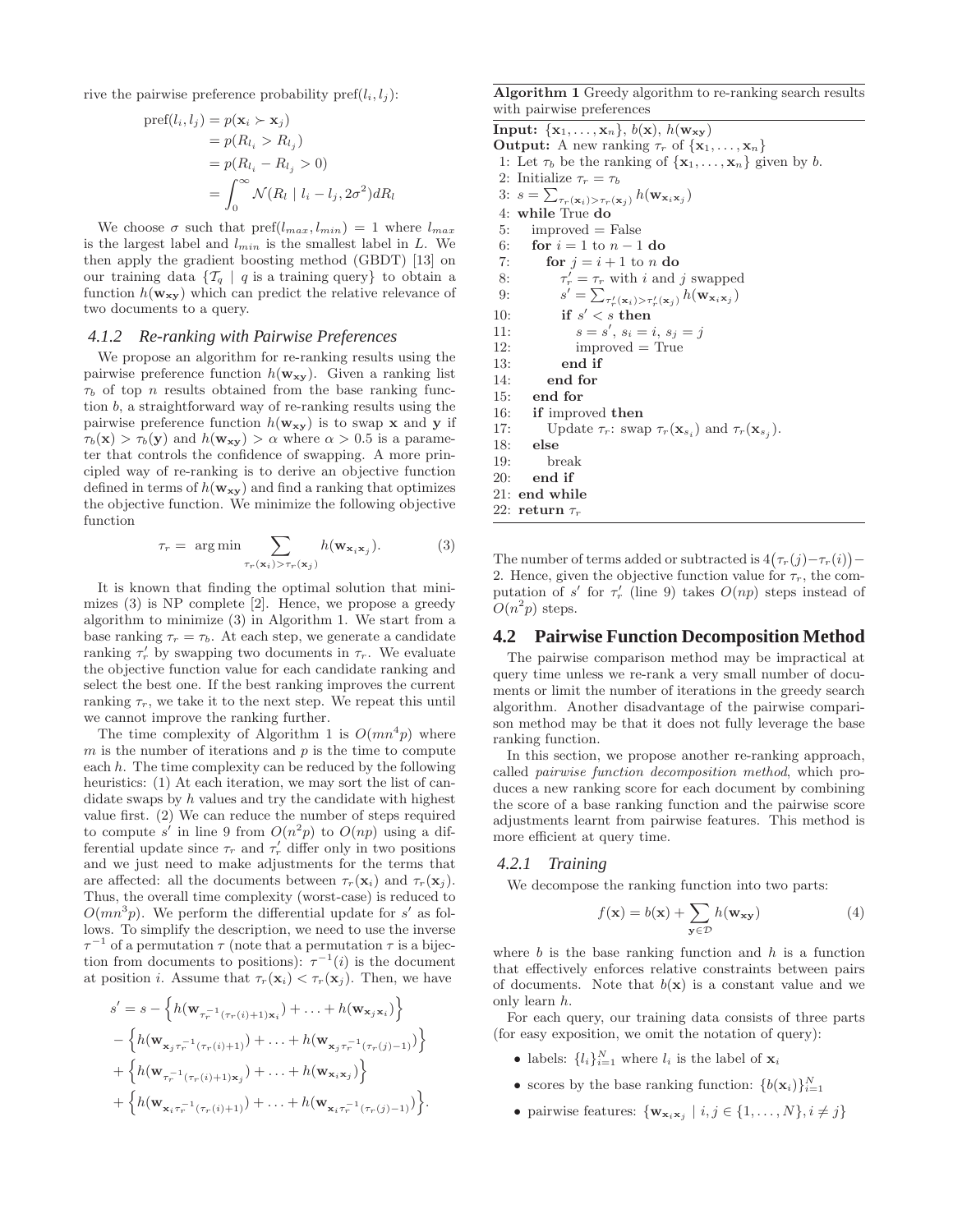Algorithm 2 Gradient boosting for pairwise function decomposition

**Input:** Training data:  $\{l_i\}_{i=1}^N$ ,  $\{b(\mathbf{x}_i)\}_{i=1}^N$ ,  $\{ \mathbf{w}_{\mathbf{x}_i \mathbf{x}_j} \mid i, j \in \{1, \dots, N\}, i \neq j \}$ **Output:** Gradient boosting trees  $h(\mathbf{w_{xy}})$ 1: Initialize  $h_0(\mathbf{w}_{\mathbf{x}\mathbf{y}}) = \frac{1}{N} \sum_{i=1}^{N} (l_i - b(\mathbf{x}_i))$ 2: for  $k = 1, \ldots, M$  do 3: for each  $(i, j)$  such that  $i < j$  do 4: Compute the negative gradient  $\frac{k}{i,j}$  = −  $\left[\frac{\partial L(h)}{\partial h(\mathbf{w_{x}}_{i}x_{j})}\right]$  $h(\mathbf{w_{xy}})=h_{k-1}(\mathbf{w_{xy}})$ 5: end for 6: Fit a regression tree function  $t_k$  to  $\{\gamma_{i,j}^k\}_{i\leq j}$ 7: Update  $h_k(\mathbf{w_{xy}}) = h_{k-1}(\mathbf{w_{xy}}) + \eta s_k t_k(\mathbf{w_{xy}})$  where  $\eta$ is a *shrinkage factor* and  $s_k$  is found by the line search to minimize the loss function.

8: end for

9: return  $h_M(\mathbf{w_{xy}})$ 

Given the training data, we learn  $h$  by solving the following optimization problem.

$$
\min_{h \in H} \sum_{q} \sum_{i \in \{1, ..., N\}} \frac{1}{2} \{ l_i - b(\mathbf{x}_i) - \sum_{j \in \{1, ..., N\} \setminus \{i\}} h(\mathbf{w}_{\mathbf{x}_i \mathbf{x}_j}) \}^2
$$

We enforce the symmetry of h:  $h(\mathbf{w}_{\mathbf{x}_i\mathbf{x}_j}) + h(\mathbf{w}_{\mathbf{x}_j\mathbf{x}_i}) = 0$  and achieve this by replacing  $h(\mathbf{w}_{\mathbf{x}_i\mathbf{x}_j})$  by  $-h(\mathbf{w}_{\mathbf{x}_j\mathbf{x}_i})$  if  $i > j$ . Then, we can rewrite the loss function as follows.

$$
L(h) = \sum_{q} \sum_{i \in \{1, ..., N\}} \frac{1}{2} \left\{ l_i - b(\mathbf{x}_i) + \sum_{j < i} h(\mathbf{w}_{\mathbf{x}_j \mathbf{x}_i}) - \sum_{j > i} h(\mathbf{w}_{\mathbf{x}_i \mathbf{x}_j}) \right\}^2
$$

Similarly, we apply the gradient boosting method (GBDT) [13] to solve this optimization problem. Algorithm 2 summarizes our training procedure. The negative gradient  $\gamma_{i,j}^k$ in the algorithm is computed as follows.

$$
\gamma_{i,j}^k = -\Big[\frac{\partial L(h)}{\partial h(\mathbf{w}_{\mathbf{x}_i\mathbf{x}_j})}\Big]_{h(\mathbf{w}_{\mathbf{x}\mathbf{y}})=h_{k-1}(\mathbf{w}_{\mathbf{x}\mathbf{y}})}
$$
\n
$$
= \Big\{l_i - b(\mathbf{x}_i) + \sum_{i' < i} h_{k-1}(\mathbf{w}_{\mathbf{x}_i/\mathbf{x}_i}) - \sum_{i' > i} h_{k-1}(\mathbf{w}_{\mathbf{x}_i/\mathbf{x}_i'})\Big\}
$$
\n
$$
- \Big\{l_j - b(\mathbf{x}_j) + \sum_{j' < j} h_{k-1}(\mathbf{w}_{\mathbf{x}_j/\mathbf{x}_j}) - \sum_{j' > j} h_{k-1}(\mathbf{w}_{\mathbf{x}_j/\mathbf{x}_j'})\Big\}
$$

Note that we may use any type of loss function such as pairwise loss function [27] instead of the regression loss used above and we leave these exploration to the future.

The pairwise function decomposition method can be more robust than the pairwise comparison method described in the previous section. In the pairwise comparison method, the relative relevance between two documents is determined only by the two. In contrast, the pairwise function decomposition method involves all the documents in the result set to adjust the score of each document, which provides more robustness.

Re-ranking at query time using the pairwise function decomposition method is straightforward. The search results given by the base ranking function  $b$  are re-ranked by  $f$  in (4). The time complexity of re-ranking at query time is  $O(n^2p)$  where p is the time to compute each h. Compared

to the pairwise comparison method  $(O(mn^3p))$ , the pairwise function decomposition method is more efficient.

# **5. QUERIES WITH HIGHLY RE-RANKABLE RESULTS**

In this section, we seek to identify queries with highly re-rankable search results. Search results are said to be highly re-rankable if they have high potential gains after re-ranking. To estimate potential gains, we can directly rely on some pairwise relationships or the function  $h$  learned by the pairwise comparison method or the pairwise function decomposition method. Using these signals, we can control our confidence in re-ranking. This gives us a knob to tradeoff high accuracy and low coverage or high coverage and low accuracy.

We propose to use the following four schemes to identify queries for re-ranking with high confidence.

Scheme 1: Re-rank search results for a query if there exist a pair of documents  $\mathbf{x}_i$  and  $\mathbf{x}_j$  such that  $\tau_b(\mathbf{x}_i) > \tau_b(\mathbf{x}_j)$ and  $\frac{cn\tilde{c}_{ij}}{ncc_{ij}} > \alpha$  where  $\alpha$  is a parameter that controls the confidence of re-ranking.

The condition  $\tau_b(\mathbf{x}_i) > \tau_b(\mathbf{x}_j)$  and  $\frac{cnc_{ij}}{ncc_{ij}} > \alpha$  means that users skip  $x_i$  and click  $x_i$  in the search results. The higher  $\alpha$ , the more likely  $\mathbf{x}_i$  and  $\mathbf{x}_j$  are swapped in the re-ranked results. However, coverage of re-ranking (number of impacted queries) decreases as  $\alpha$  increases. Hence, we can control the trade-off between accuracy and coverage by a single parameter  $\alpha$ .

Scheme 2: Re-rank search results for a query if there exist a pair of documents  $x_i$  and  $x_j$  such that  $\tau_b(x_i) > \tau_b(x_j)$ and  $h(\mathbf{w}_{\mathbf{x}_i\mathbf{x}_j}) > \alpha$  where h is the pairwise preference function in the pairwise comparison method or the pairwise potential function in the pairwise function decomposition method.

Since h is trained using various pairwise features including pairwise click features such as  $cnc_{ij}$  and  $ncc_{ij}$ , it should provide a more robust signal regarding the relationship between  $\mathbf{x}_i$  and  $\mathbf{x}_i$ .

Scheme 3: Re-rank search results for a query if

$$
\left(\sum_{\tau_b(\mathbf{x}_i) > \tau_b(\mathbf{x}_j), h(\mathbf{w}_{\mathbf{x}_i \mathbf{x}_j}) > \beta} h(\mathbf{w}_{\mathbf{x}_i \mathbf{x}_j})\right) > \alpha
$$

where  $\beta$  is 0.5 for the pairwise comparison method and 0 for the pairwise function decomposition method. Note that  $h(\mathbf{w}_{\mathbf{x}_i\mathbf{x}_j}) > 0.5$  for the pairwise comparison method implies that  $\mathbf{x}_i$  is more relevant than  $\mathbf{x}_j$  and  $h(\mathbf{w}_{\mathbf{x}_i\mathbf{x}_j}) > 0$  for the pairwise function decomposition method implies that  $x_i$  is more relevant than  $x_i$ . Hence, the value

$$
\sum_{\tau_b(\mathbf{x}_i) > \tau_b(\mathbf{x}_j), h(\mathbf{w}_{\mathbf{x}_i\mathbf{x}_j}) > \beta} h(\mathbf{w}_{\mathbf{x}_i\mathbf{x}_j})
$$

is approximately the improvement in the objective function (3) after re-ranking (if all the pairs  $\{(\mathbf{x}_i, \mathbf{x}_j) | \tau_b(\mathbf{x}_i) >$  $\tau_b(\mathbf{x}_j)$ ,  $h(\mathbf{w}_{\mathbf{x}_i\mathbf{x}_j}) > \beta$  are swapped). Therefore, we can control the approximate ranking improvement by  $\alpha$ .

Scheme 4: Re-rank search results for a query if

$$
\left(\sum_{\tau_b(\mathbf{x}_i) > \tau_b(\mathbf{x}_j)} h(\mathbf{w}_{\mathbf{x}_i \mathbf{x}_j}) - \sum_{\tau_r(\mathbf{x}_i) > \tau_r(\mathbf{x}_j)} h(\mathbf{w}_{\mathbf{x}_i \mathbf{x}_j})\right) > \alpha
$$

where  $\tau_r$  is the ranking after re-ranking. This scheme uses the change in the objective function (3) after re-ranking to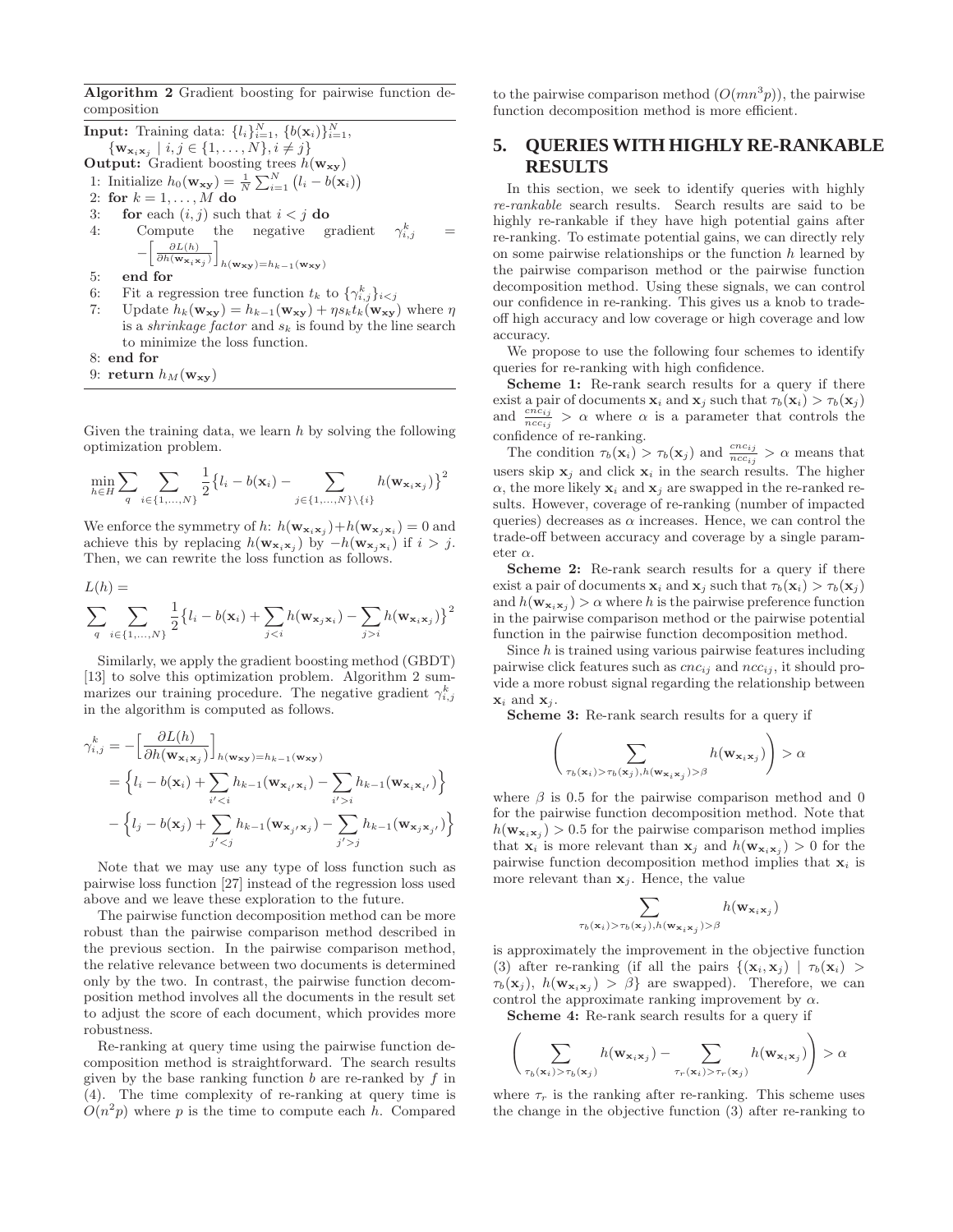|                    | #Train | $\#\text{Test}$ | #Feature |
|--------------------|--------|-----------------|----------|
| base ranking       | 1.2M   | 150K            | 35       |
| re-ranking         | 5.1M   | 400K            | 100      |
| $\#\text{queries}$ | 71 K   |                 |          |

Table 1: Statistics of our data sets

estimate the ranking improvement. In order to compute the value  $\sum_{\tau_r(\mathbf{x}_i) > \tau_r(\mathbf{x}_j)} h(\mathbf{w}_{\mathbf{x}_i \mathbf{x}_j})$ , we do not need to actually trigger re-ranking and change the search results shown to users. Instead, we can first execute re-ranking in memory and compute the value of  $\sum_{\tau_r(\mathbf{x}_i) > \tau_r(\mathbf{x}_j)} h(\mathbf{w}_{\mathbf{x}_i \mathbf{x}_j})$ . Then, we can decide whether to actually trigger re-ranking based on the above condition.

Although the computation of scheme 3 and 4 may seem expensive, the values of h for all the pairs of documents are used in the re-ranking anyway. Hence, there is no additional cost when re-ranking is triggered.

For all the above four schemes, we can control the tradeoff between accuracy and coverage by a single parameter  $\alpha$ . How do we determine which query selection scheme and what value of  $\alpha$  to use? We may choose a query selection scheme and the value of  $\alpha$  based on the minimum level of ranking improvement that we expect. For example, we may want  $+10\%$  NDCG<sub>5</sub> gain over the base ranking function. Then, the gain-coverage graph (in Section 6) will determine a query selection scheme and the minimum value of  $\alpha$  to obtain at least  $10\%$  NDC $G<sub>5</sub>$  gain for the queries for which re-ranking is triggered.

## **6. EXPERIMENTS**

In this section, we evaluate our two re-ranking methods based on pairwise features. The objectives of our experiments are: (1) to evaluate the improvement of search result accuracy by the proposed re-ranking methods, (2) to examine the effect of different query selection schemes on the accuracy and the coverage of the re-ranking methods, and (3) to compare the usefulness of different classes of features used in our models.

## **6.1 Experiment Design**

#### *6.1.1 Data Sets*

The data sets we use are from a commercial search engine and Table 1 summarizes their statistics. To train a base ranking function, we use a set of training data  $(\mathbf{x}, l)$ where a feature vector x corresponds to a (query, document) pair and  $l$  is the label given to  $x$  using five values,  $\{4, 3, 2, 1, 0\}$ , representing five levels of relevance: perfect, excellent, good, fair, and bad. A feature vector x contains query-dependent features, document-dependent features and (query, document)-dependent features. We use the top 35 pointwise features (including some text-matching features and some click-related features) currently used by the commercial search engine. In this pointwise training data, there are 1.2M feature vectors.

To train the pairwise comparison method and the pairwise function decomposition method, we need (in addition to the pointwise training data) a set of pairwise feature vectors  $w_{xy}$  and base ranking scores for all x and thus the pairwise training data is obtained after we train a base ranking function. For each query, we generate pairwise feature vectors

for pairs of documents (only among top 10 documents in the base ranking) for that query. We obtain pairwise click preference features described in Section 3.2.1 from the click logs of the same search engine. In total, we have 100 pairwise features: 30 features for pairwise click preference, document similarity and parent-child relationship and 70 features for the concatenated pointwise features (35 for each document in a pair). Note that these pairwise features cannot be used by a base ranking function, which is a "local" ranking model. In total, there are 5.1M pairwise feature vectors in our data.

The test data is similarly generated. We have 150K pointwise feature vectors and 400K pairwise feature vectors in the test data. In total, we have 71K queries in the training set and 4K queries in the test set.

#### *6.1.2 Algorithms*

For the queries in our test data, we compare their rankings given by

- Base Ranking Function: gradient boosting trees model [13] trained with the pointwise training data.
- Pairwise Click-based Swap (PCSwap): simple re-ranking algorithm using pairwise click features described in Section 3.2.1, which is similar to the reranking algorithm proposed in [6]. Two documents  $x_i$ and  $\mathbf{x}_j$  are swapped if  $\mathbf{x}_i$  is ranked lower than  $\mathbf{x}_j$  and  $_{cnc_{ij}} \geq c$  and  $_{i}^{t_i} \geq c$  $\frac{cnc_{ij}}{ncc_{ij}} > \alpha$  and  $\frac{\overline{t_i}}{t_j} > \beta$ .
- Pairwise Comparison (PC): described in Section 4.1 with different query selection parameters  $\alpha$ .
- Pairwise Function Decomposition (PFD): described in Section 4.2 with different query selection parameters α.

The base ranking function serves as a strong baseline which is trained with many well-tuned features used in a commercial search engine. PCSwap is another baseline similar to a recently proposed re-ranking algorithm [6] and represents the state-of-the-art algorithm which explores click logs.

#### *6.1.3 Evaluation Metrics*

The evaluation is based on three metrics  $NDCG_5$ ,  $NDCG_1$ and the pair accuracy.  $NDCG_k$  is defined to be

$$
\text{NDCG}_k = \frac{1}{Z_k} \sum_{i=1}^k \frac{G_i}{\log_2(i+1)}
$$

where  $G_i$  denotes the label of the document at position i and  $Z_k$  represents a normalization factor to guarantee that the  $NDCG_k$  for the perfect ranking (among the permutations of the retrieved documents) is 1.

The pair accuracy is the ratio of correct pairs

$$
\frac{\{(\mathbf{x}_i,\mathbf{x}_j) \mid \tau(\mathbf{x}_i) < \tau(\mathbf{x}_j), l_i > l_j\}}{\{(\mathbf{x}_i,\mathbf{x}_j) \mid \tau(\mathbf{x}_i) < \tau(\mathbf{x}_j)\}}.
$$

A metric is computed for each query and the average values over all the queries in our test data are reported.

## **6.2 Results**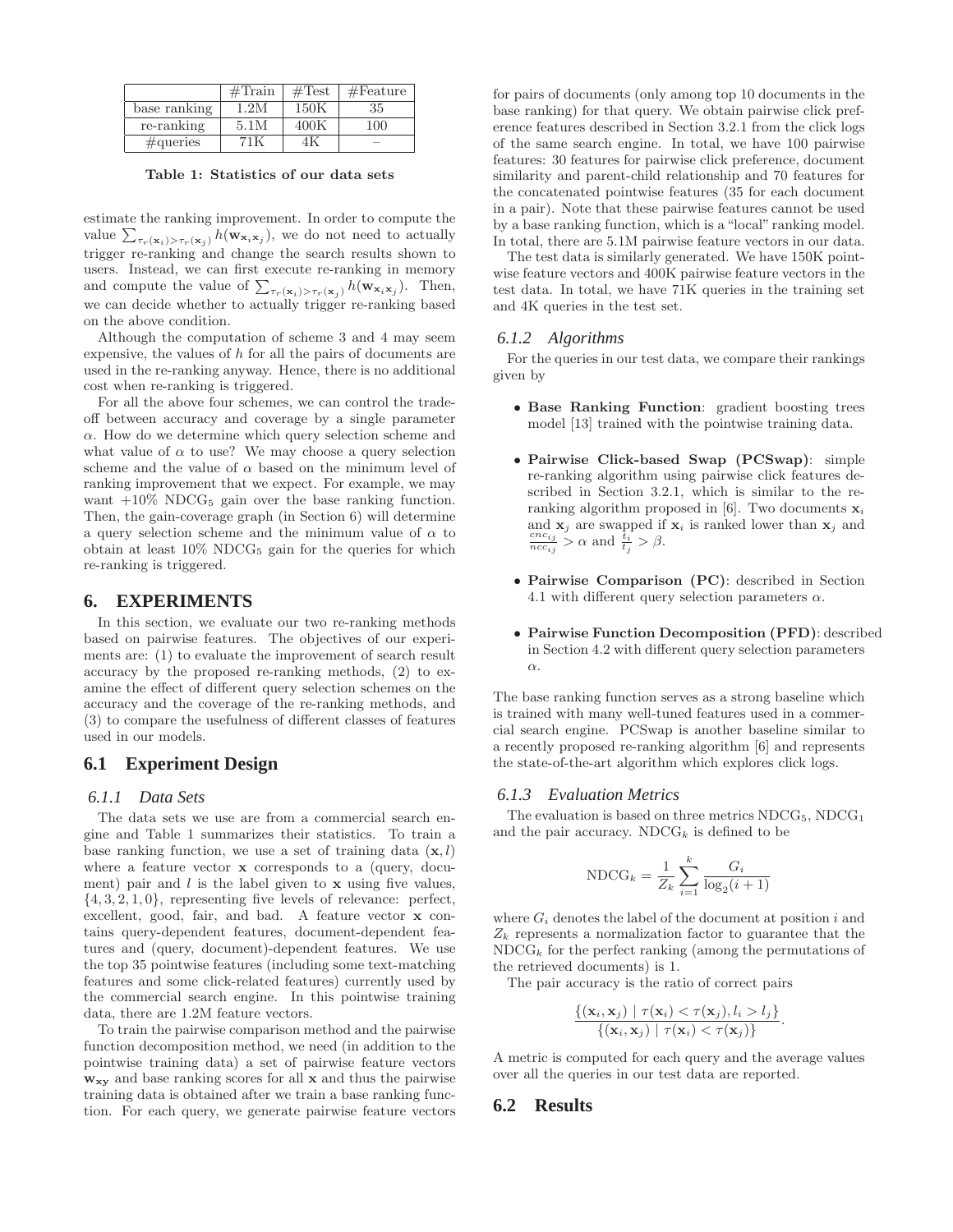Table 2: Relevance improvements with no query selection scheme. Statistically significant gains ( $p \le 0.001$ ) are highlighted in bold. Please note that our 2% NDCG gain is much larger than that reported in [6].

|            | NDCG <sub>5</sub> | $NDCG_5$ Gain $(\%)$ | $NDCG_1$ | NDCG <sub>1</sub> Gain $(\%)$ | Pair Accuracy | $(\% )$<br>Pair Accuracy Gain |
|------------|-------------------|----------------------|----------|-------------------------------|---------------|-------------------------------|
| Base       | 0.7434            |                      | 0.7898   |                               | 0.8447        |                               |
| PCSwap     | 0.7464            | 0.4035               | 0.7953   | 0.6964                        | 0.8479        | 0.3788                        |
| PС         | 0.7545            | 1.4894               | 0.8015   | 1.4769                        | 0.8542        | 1.1200                        |
| <b>PFD</b> | 0.7585            | 2.0281               | 0.8061   | 2.0662                        | 0.8535        | 1.0431                        |



Figure 2: Improvements for affected queries by PC and PFD with different  $\alpha$  values. Scheme 4 is used as the query selection scheme. PCSwap is also compared using different  $\alpha$  and  $\beta$  values. Gains are against the base ranking function. The graphs show the trade-off between the relevance gain and the query coverage of re-ranking.



Figure 3: Comparing query selection schemes. Scheme i is denoted as  $PC_i$  and  $PFD_i$ .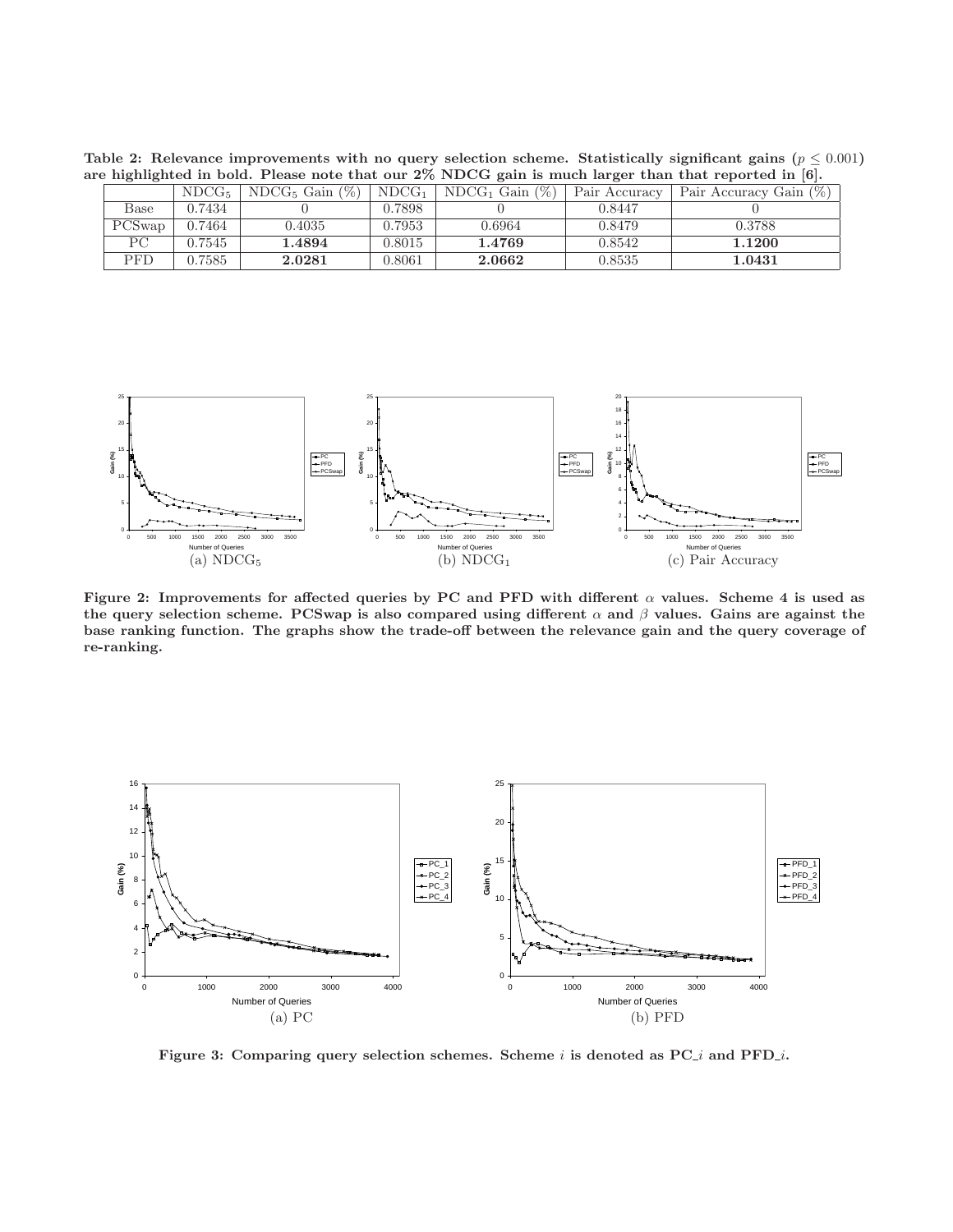

Figure 4: Evaluation of features. NDC $G_5$  is compared for different features used in the training. PC and PFD use all features. PC<sub>-10-pnt</sub> and PFD<sub>-10-pnt</sub> use all pairwise features and 10 pointwise features. PC<sub>-0-pnt</sub> and PFD<sub>-0</sub> pnt use all pairwise features and no pointwise features. PC<sub>-only-pnt and PFD<sub>-only-pnt</sub> use no</sub> pairwise features and all pointwise features. Scheme 4 is used as a query selection scheme.

#### *6.2.1 Relevance Improvement Comparison*

We first compare all the algorithms in terms of relevance improvement. Table 2 shows the results of all the 4 algorithms for all the 3 metrics. Note that we do not use any query selection scheme described in Section 5. In this table, we also show the absolute gains of our re-ranking algorithms against the base ranking function. Our proposed methods PC and PFD outperform the baseline statistically significantly. For example, PFD achieves  $+2.0\%$  NDCG<sub>5</sub> gain (0.015 absolute gain), which is a significant improvement considering that our base ranking function is comparable to a commercial search engine function. Compared with our methods, PCSwap can improve over the baseline but the improvement is much smaller. In fact, the best absolute NDCG gain reported in [6] (see their Section 5) is about 0.007 and this is much smaller than our 0.015 absolute gain. Furthermore, our methods are statistically significantly better than PCSwap. This shows that combining multiple types of pairwise features is beneficial and our proposed methods are effective to leverage them.

To further analyze our results, we use the query selection scheme 4 and vary  $\alpha$  to show the tradeoff between relevance improvement and query coverage of our algorithms. For PC-Swap, we vary  $\alpha$  and  $\beta$  to get the tradeoff. Figure 2 shows the tradeoff curves under different evaluation metrics. Note that we report relative gains against the base ranking function instead of absolute metric values. We do not directly show the values of  $\alpha$  in the graph. Instead, for each  $\alpha$  value, we show the gain (against the base ranking function) together with the number of affected queries. Intuitively, as the number of affected queries decreases (due to high confidence thresholds set by  $\alpha$ ), the relevance gain increases.

The results clearly show that PC and PFD significantly improve all the metrics compared to the base ranking function. The gains reported for PC and PFD are all statistically significant according to a Wilcoxon sign-rank test  $(p \leq 0.001)$ . It is also clear that both PC and PFD outperform a simple re-ranker PCSwap over a wide range of query coverage.

Compared with PC, we find that PFD performs slightly

better. One possible reason is because PC does not use the ranking scores of the base ranking function while PFD can exploit those scores and dynamically adjust the pairwise feature based prediction function.

These curves show that  $\alpha$  is an effective knob to control the tradeoff. For example, if we want to make sure that we improve NDCG<sub>5</sub> by at least 10\%, then we set  $\alpha > 1.5$  and this will only affect  $+7\%$  of queries (using PFD). If we want to have a large coverage of queries, we can lower the value so that our re-ranking methods can be triggered for more queries.

## *6.2.2 Query Selection Scheme Comparison*

Figure 3 reports the performances among the four query selection schemes described in Section 5. For each scheme, we vary its parameter  $\alpha$  with each giving us a tradeoff point between the relevance improvement and query coverage. A large  $\alpha$  value means a lower query coverage but potentially higher relevance improvement. From this figure, we can see that all the 4 methods are demonstrated to be effective to identify queries with high potential gains. It is also clearly shown that the more sophisticated schemes (scheme 3 and 4) can outperform the simple ones (scheme 1 and 2) for both PC and PFD. Scheme 1 does not perform well compared to other schemes. This is because clicks are noisy: some clicks are due to perceived relevance (as opposed to landing page relevance). The results indicate that it is better to employ signals of multiple pairs of documents (scheme 3 and 4) than only one pair of documents (scheme 1 and 2).

#### *6.2.3 Feature Effect Comparison*

Figure 4 compares NDCG<sub>5</sub> for different combinations of pointwise features and true pairwise features used for training PC and PFD: all 100 features (denoted as PC and PFD), 30 true pairwise features with 10 concatenated pointwise features (denoted as PC<sub>-10</sub>-pnt and PFD<sub>-10-pnt</sub>), only 30 true pairwise features (denoted as PC<sub>-0</sub>-pnt and PFD<sub>-0-pnt</sub>), and only concatenated pointwise features (denoted as PC\_only\_pnt and PFD\_only\_pnt). From this figure, we can see that without the true pairwise features (PC\_only\_pnt and PFD\_only\_pnt), the performance significantly drops by only using the con